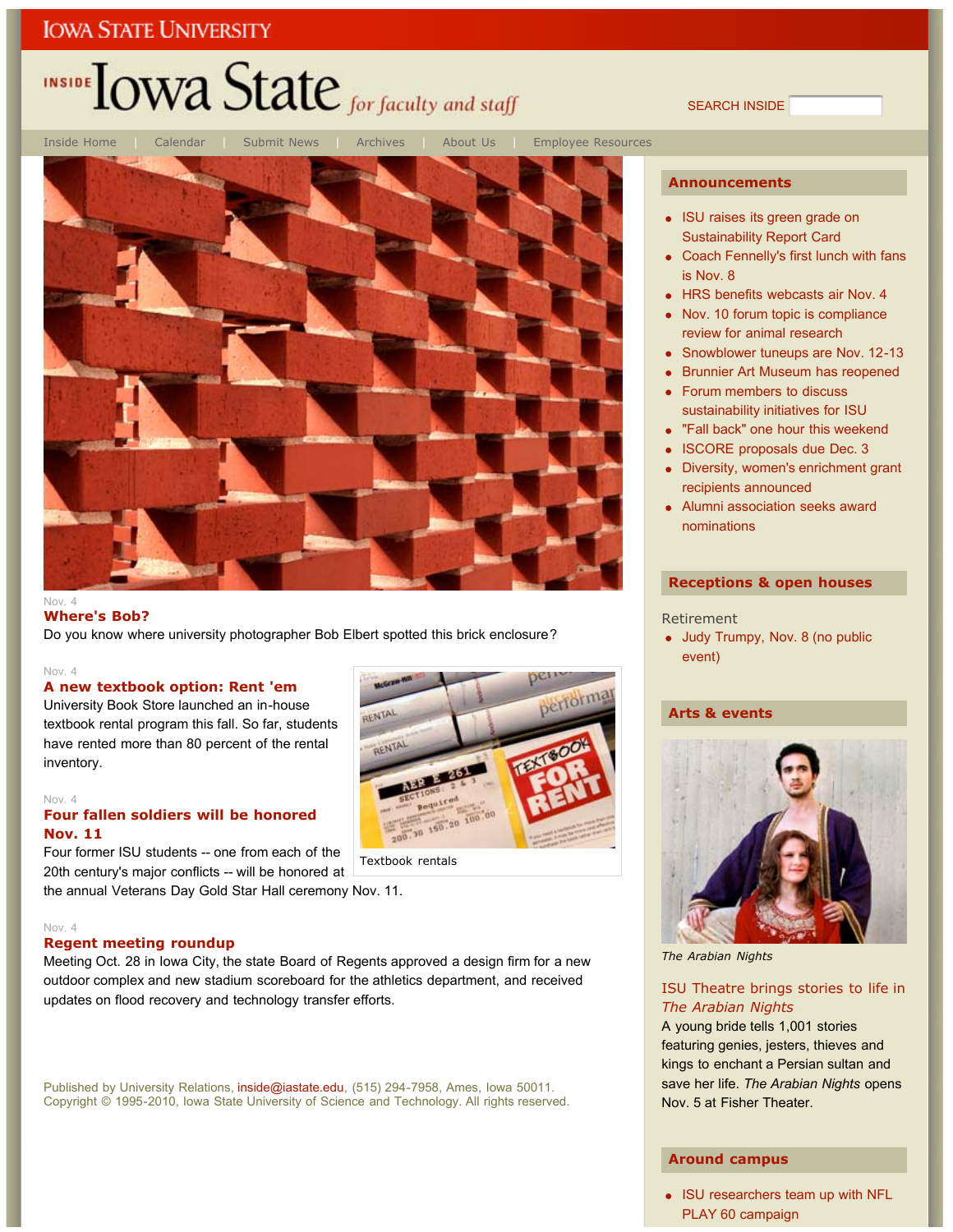# INSIDE TOWA State for faculty and staff

SEARCH INSIDE

Nov. 4, 2010



## **Where's Bob?**

University photographer Bob Elbert found this brick grill on the west side of Pearson Hall. It encloses a large set of electrical boxes.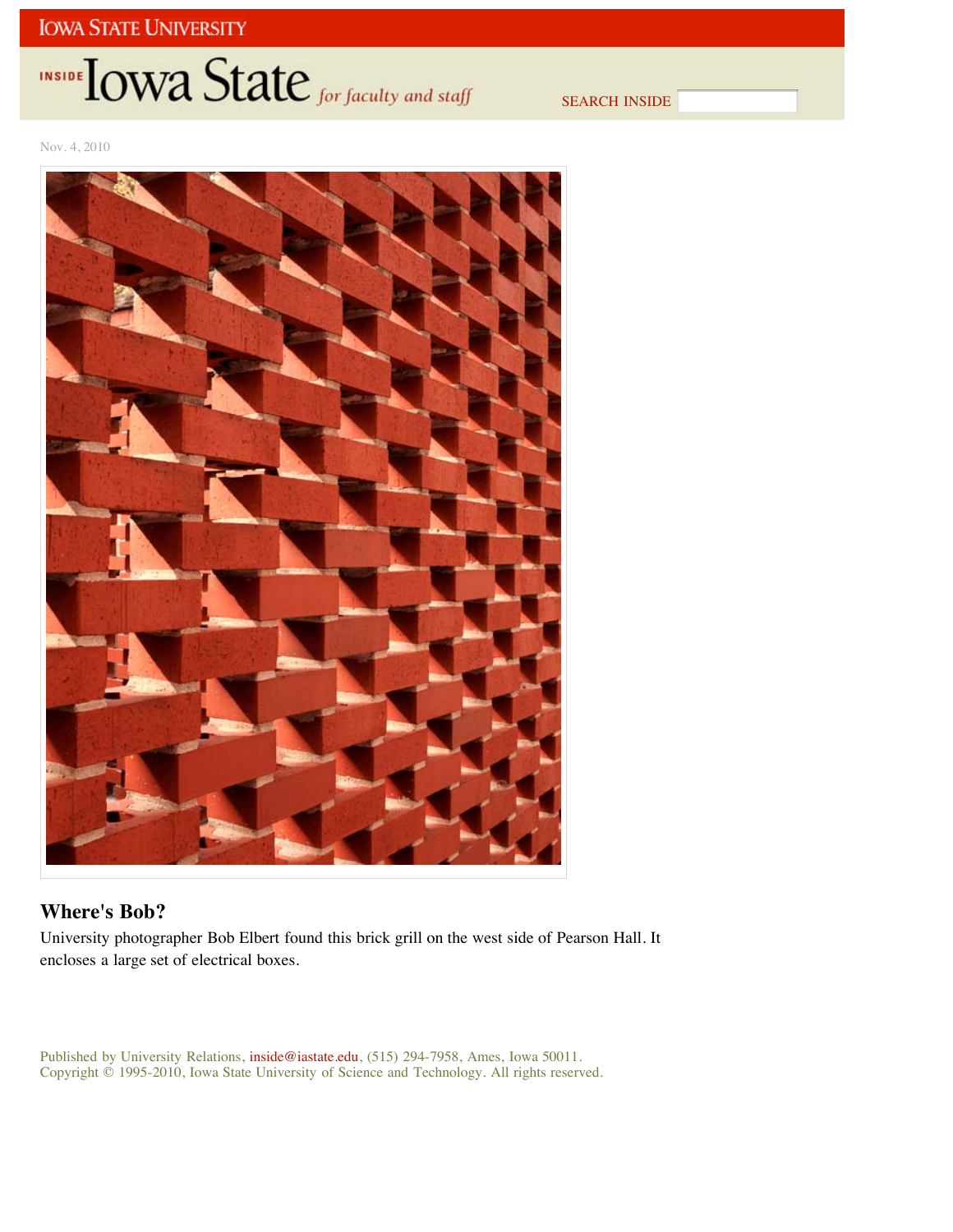# INSIDE **LOWA State** for faculty and staff

SEARCH INSIDE

Nov. 4, 2010



## **Textbook rentals at University Book Store make strong debut**

by Anne Krapfl

Remember the relief you felt when -- occasionally during your college years -- you discovered you had the option of purchasing a used textbook? Things got even better this fall for Iowa State students with the launch of another money-saving strategy: textbook rentals.

The idea has been in play around the country for several years. After considering a partnership with a national textbook rental operation, University Book Store (UBS) opted instead to start its own rental program. A \$300,000 grant from the U.S. Department of Education helped purchase the initial supply of books designated for rental and an inventory software upgrade to manage the rental process.

This semester, the bookstore offered a rental inventory of 11,000 books -- mostly new copies - covering 140 book titles. Iowa State students rented about 82 percent of that inventory, in most cases, for somewhere between 25 percent and 55 percent of a book's new purchase price. By renting, they saved themselves a collective \$500,000. Books included in the rental program are flagged with a "For Rent" card on the store shelves.

## **What's rentable**

Carl Arbuckle, UBS textbook buyer, said the store typically has around 3,300 titles in its textbook inventory, so the rental program is a fraction of new and used book sales. The plan is to gradually grow the rental program, but Arbuckle said he envisions it maxing out at about 500 titles. Not every book is suited for the rental option, he said. Some favorable considerations include: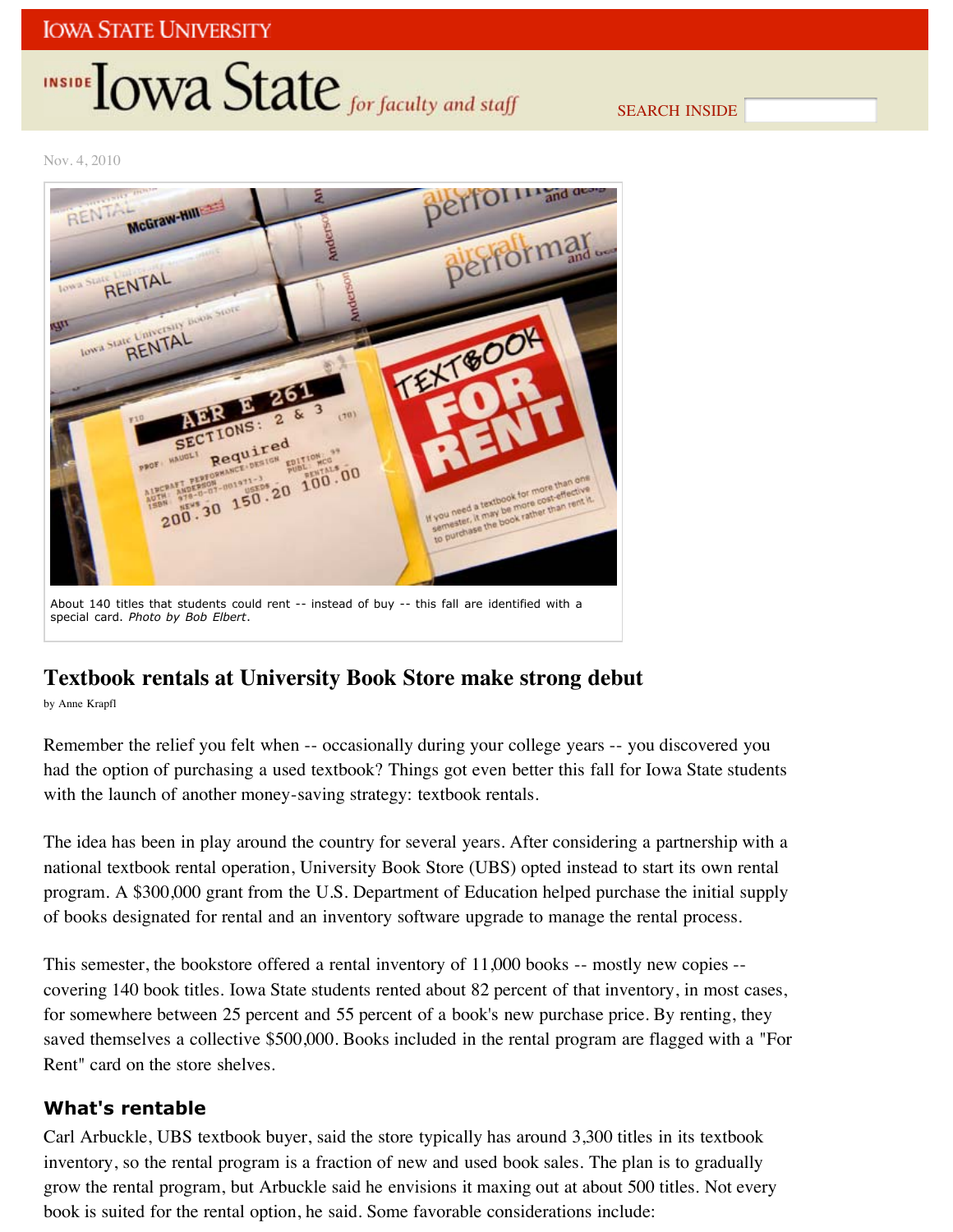- High retail price
- Multi-year commitment from faculty to use that text
- One-semester course (not two)
- High enrollment course
- A book students are unlikely to keep (general education courses, for example)

Arbuckle also said he and his staff tried to strike a balance among upper and lower division courses and among many academic disciplines, whenever possible. Some courses -- for example, literature courses that require multiple, less expensive books -- aren't great candidates for book rental. Course packets and books with tear-outs aren't rentable, either.

Following are a few examples of the 140 books available for rent this semester:

- *Aircraft Performance and Design* (Aerospace engineering 261) New: \$200.30 Used: \$150.20 Rent: \$100
- *Human Biology* (Biology 155) New: \$149 Used: \$111.70 Rent: \$70
- *Gendered Lives: Communication, Gender and Culture* (Women's studies 323) New: \$97.30 Used: \$72.90 Rent: \$35
- *Weather and Climate* (Agronomy 503) New: \$121.20 Used: \$90.90 Rent: \$35
- *Transportation: A Supply Chain Perspective* (LSCM 461) New: \$216.30 Used: \$162.20 Rent: \$90

## **More "for rent" signs at UBS**

A student who rents a textbook from University Book Store must return it by Dec. 17, or pay the replacement cost -- the price of a new book.

Arbuckle said the current rental program is labor intensive because book copies are designated in the inventory system as sale or rent, and have to be manually moved from one category to the other if customer demand compels it. By next fall, he hopes to have in place a software update that would designate a book simply as new or used until the time of purchase or rental. The cashier would record which option the customer selects; this ease would help expand the rental program.

For those who work with textbooks, there are other issues to monitor as well, including the growth of electronic readers and factors related to timing, for example the expected shelf life of a textbook at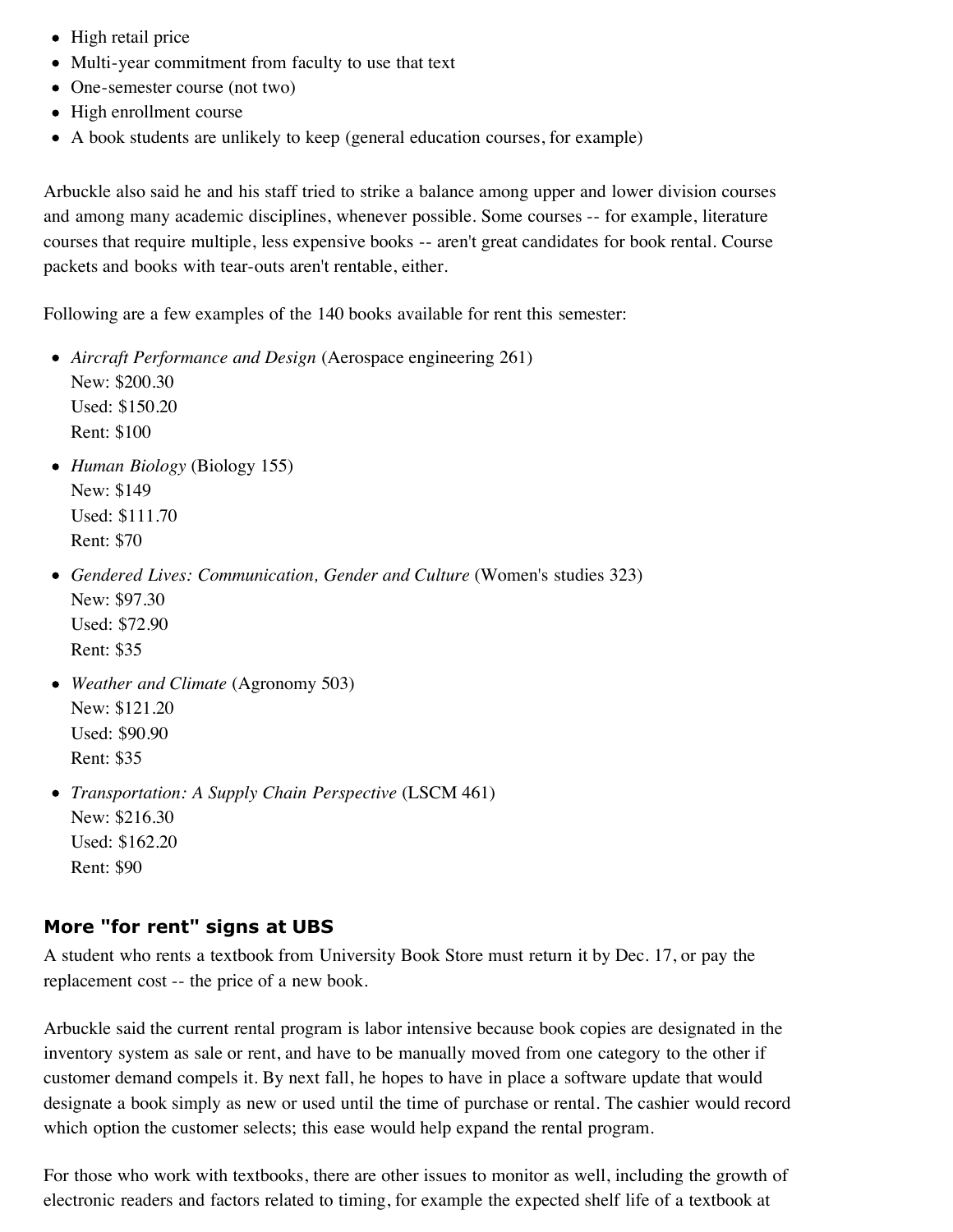this university, with this faculty.

UBS marketing manager Amy DeLashmutt noted that to comply with the Higher Education Opportunity Act (2008), the university must post textbook information for each course option by the time of registration for each semester. This in turn compels faculty members to make earlier decisions about the texts for their courses, which helps Arbuckle and his team do their jobs.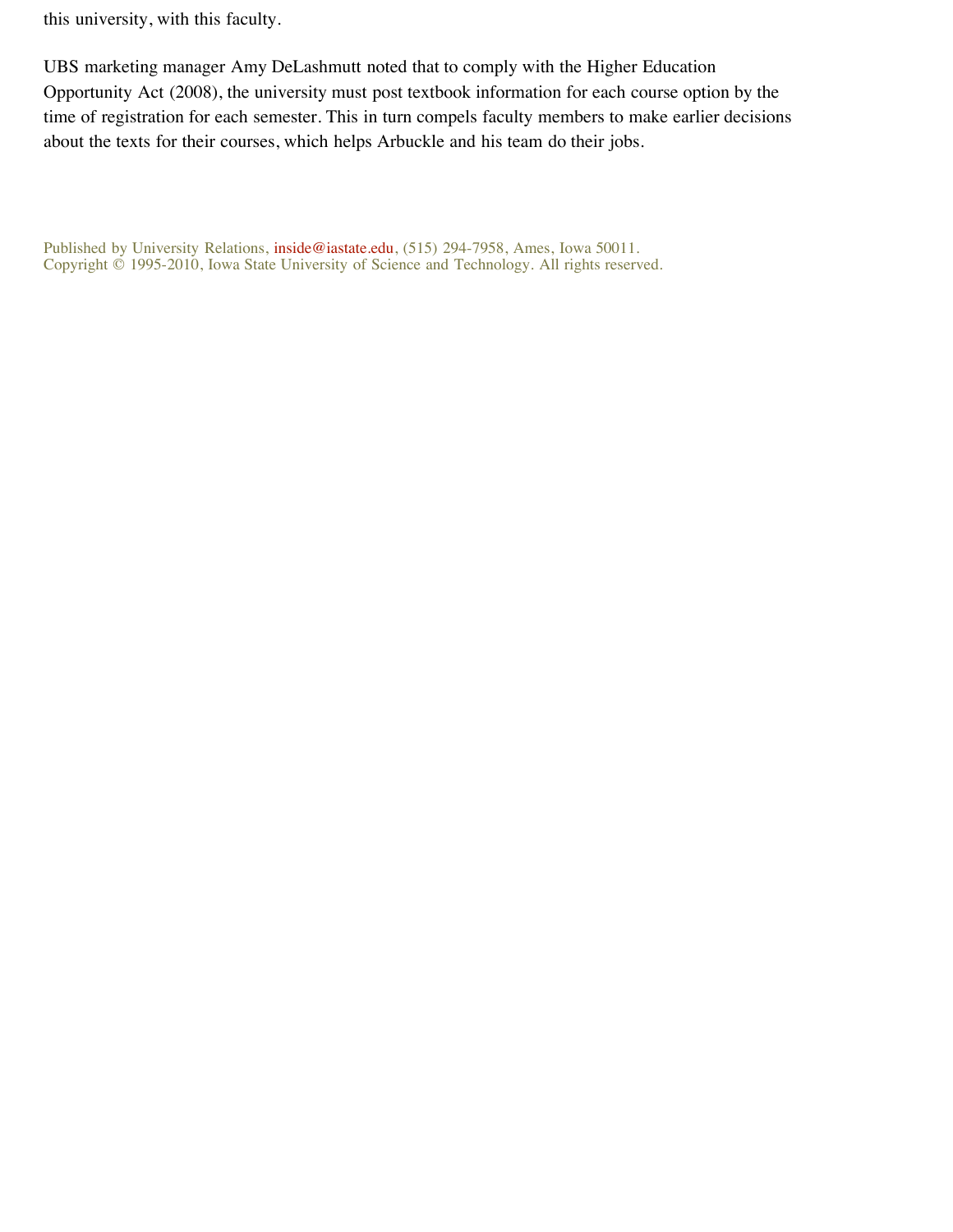# **INSIDE TOWA State** for faculty and staff

SEARCH INSIDE

Nov. 4, 2010

## **ISU will honor fallen soldiers in Gold Star Hall ceremony Nov. 11**

by Teddi Barron, News Service

The walls of Gold Star Hall -- the "memorial" in Iowa State's Memorial Union -- are engraved with the names of former students who died while on active duty in the U.S. Armed Services. This year, four will be honored during the annual Veterans Day Gold Star Hall ceremony. The observance will begin at 3:15 p.m., Thursday, Nov. 11, in the MU Great Hall. It is free and open to the public.

The four being honored are from each major conflict of the 20th century, their deaths spanning 48 years, from 1918 to 1966. John

## **Gold Star honorees**

- Charles Thomas Hopper
- Delbert Ray Peterson
- Russell Manning Vifquain
- John Hubert Woodward

Hubert Woodward's name is new to the memorial this year. Names of the other three soldiers were previously engraved on the wall, although no ceremonies were held. (See sidebar.)

When the Memorial Union opened in 1928, the names of Iowa Staters who died in World War I were carved into the walls. In 1959, the names of World War II casualties were mounted on two bronze doors in the zodiac foyer. In 1984, the names from World War II, Korea and Vietnam were engraved into the limestone inside Gold Star Hall.

Name additions also were made in 2003, 2006, 2007, 2008 and 2009 -- adding overlooked servicemen from World War II, Korea, Vietnam and Somalia, as well as Iraq and Afghanistan. Gold Star Hall embodies the memorial that the entire building represents.

During the ceremony, each soldier's life will be remembered through personal stories and photos. These were compiled by Kathy Svec, retired MU marketing director, who researched local newspapers, genealogical and historical societies, yearbooks, phone directories and online resources to track down family members and piece together each soldier's life story.

In addition to the soldiers' stories, the ceremony will include an Army ROTC color guard and brief remarks by university and military representatives.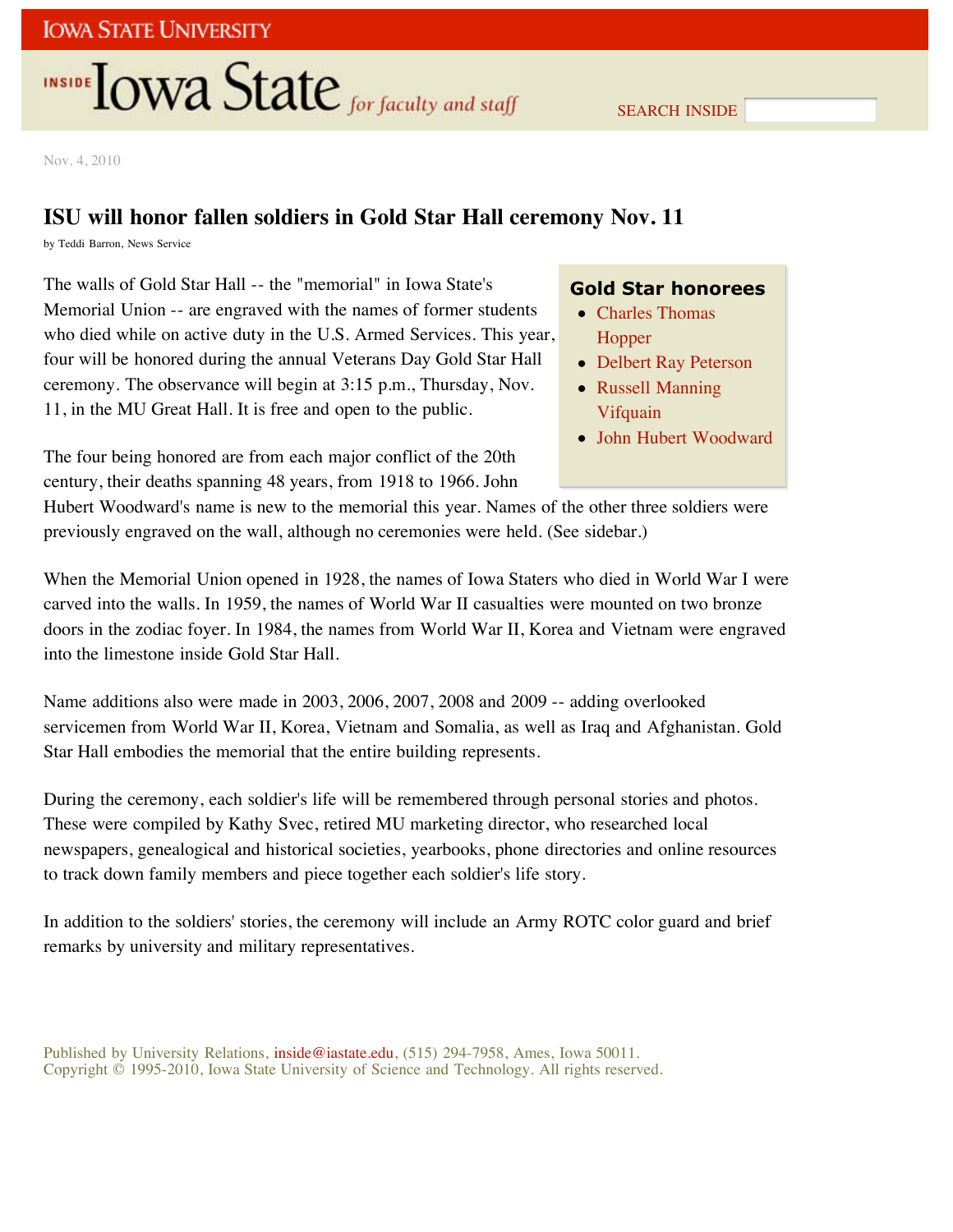# **INSIDE OWA State** for faculty and staff

Nov. 4, 2010

## **Athletics department gets first green light for new outdoor complex**

by Anne Krapfl

Iowa State received permission Oct. 28 from the state Board of Regents to hire RDG Planning and Design to develop plans for a new sports complex in the green space east of Wallace and Wilson residence halls (the Towers). As outlined, the \$10.7 million complex would include practice and competition facilities, as well as office/training/locker room buildings for the Cyclone softball, soccer and men's and women's track teams. There isn't a timeline for the project yet. The site currently is used by ISU recreation services for activities such as rugby, soccer, flag football and lacrosse.

The Southwest Athletics Complex (which includes softball, baseball and track facilities) and the current soccer complex east of the Lied Center would be reallocated to ISU recreation services for club sport programs.

The athletics department proposes to pay for the complex with private gifts and debt financing that uses discretionary and other gift revenues. Neither general university support nor new student fees would be sought.

Also at the board meeting, the athletics department received permission to purchase a new Daktronics video scoreboard and sound system for Jack Trice Stadium, costing up to \$4 million. The new system will be installed in the north end of the stadium and integrated with the Jacobson Building.

Vice president for business and finance Warren Madden noted that the current sound system is ineffective in many areas of the stadium. He also said that removing the current scoreboard, which was installed in 2002, begins the long-term vision of "bowling in" (permanent stadium seating) the south end of the stadium.

This purchase would be financed over 10 years and paid for with guaranteed revenue in the department's multimedia contract with Learfield Communications. Again, no general university support or increased student fees would be needed to pay for this purchase.

## **Flood update**

Madden also provided a flood recovery update to the regents. He said university leaders continue to use the \$40-\$50 million cost estimate, "but as we proceed, things are coming in on the low side of estimates." He's optimistic the actual cost will be on the low side of the estimate.

Madden said the university has received approximately \$6 million cash from insurance payments so far. The 12-member Disaster Recovery Coordinating Team is working closely with FEMA (Federal Emergency Management Agency) representatives on strategies for better "flood-proofing" key buildings such as Scheman and Hilton.

The board approved the option of bond financing, outlined in U.S. Treasury regulations, to help pay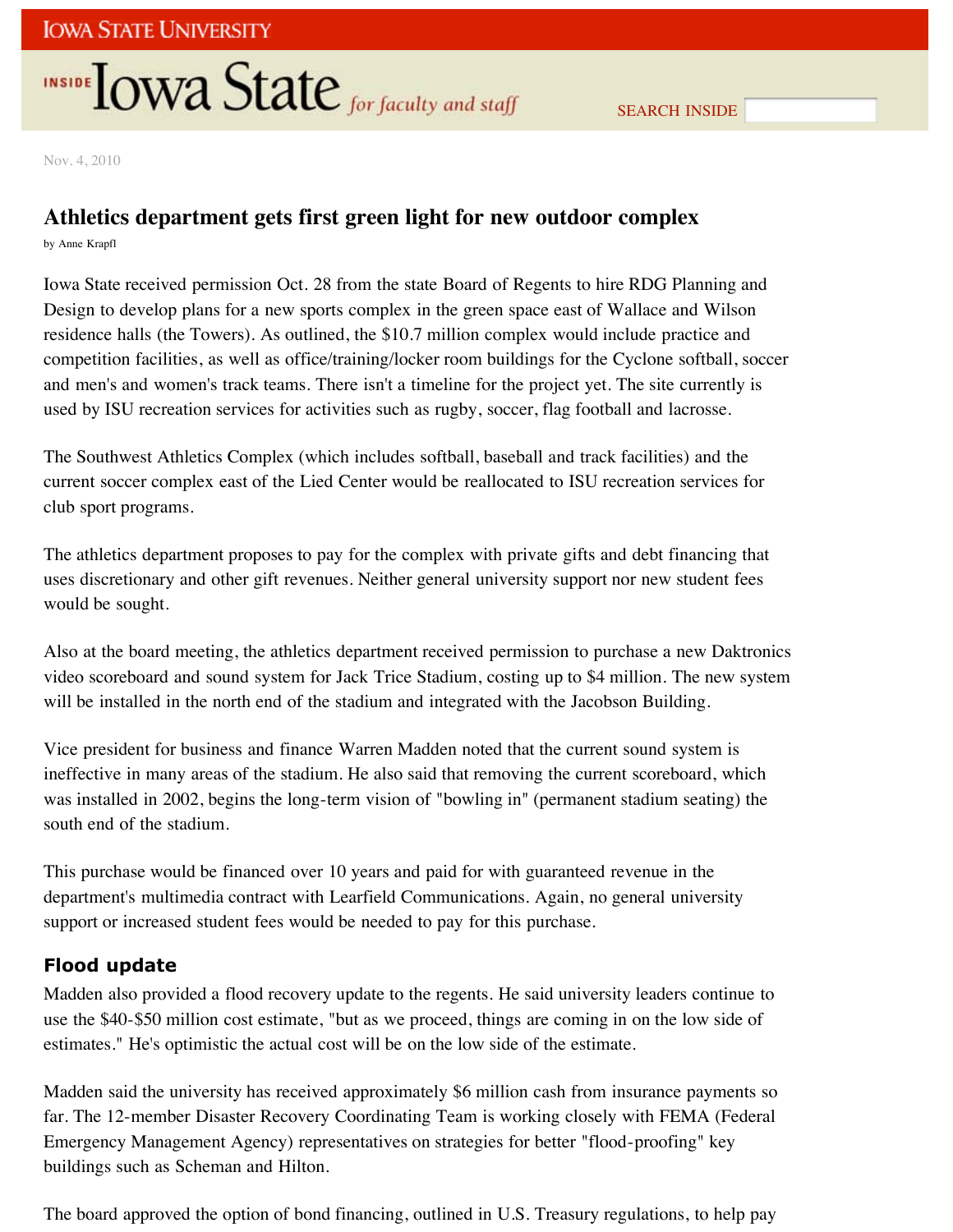for flood-related recovery costs, if necessary. Madden said he doesn't think the university will need to use this option.

"I believe we can cash-flow the flood expenses," he said.

## **Annual tech transfer report**

Vice president for research and economic development Sharron Quisenberry presented the university's FY10 economic development and technology transfer report to the board. In brief oral comments, she told the regents that "research is the engine that drives the economy." She said Iowa State will help create an "innovation economy" in the state by anticipating emerging areas of growth.

Among the university's achievements she cited for the year that ended June 30:

- \$388.2 million in grants, contracts, gifts and cooperative agreements, a 27 percent increase over the previous year's record
- \$58 million in revenue for Iowa companies as a result of technology licensed by the university (calendar year 09)
- 26 patent applications filed
- 29 patents awarded
- 260 license and option agreements that generated income for the university
- \$9.4 million in royalty and license fee income

Quisenberry's written report to the regents (PDF) is online at the board's Oct. 28 meeting website (pp. 41-59 in the report).